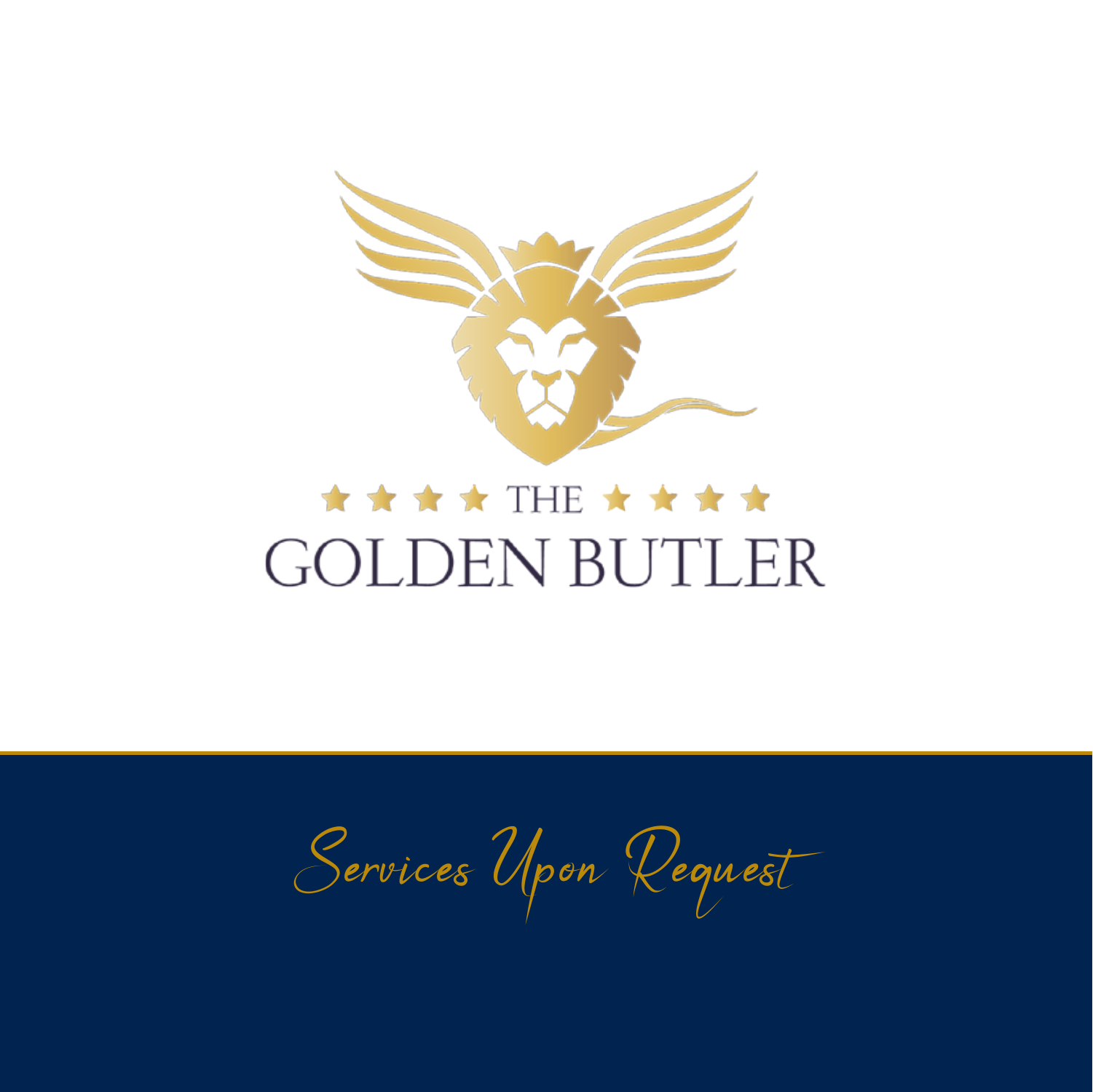Gastronomy Options

An amazing Chef, a legend himself too, as The Legend…

George Ioannou: Α well known Executive Chef in Greece's gastronomy map, as a loyal partner of The Golden Butler Tailored Services, is ready to prepare a special and personalized Menu for you, for Breakfast, Lunch & Dinner. All Menus, are designed especially for our beloved guests, according their preferences and ethics: Vegetarians, Athletes Nutrition, Halal, Kosher and any other preference. Jo Douvlis: His name is synonymous with excellence. Part of The Golden Butler Concierge Team, member of the well known Chef of *Kensho*, G. Stylianoudakis. Jo Douvlis is specialized in Sushi Menus, Molecule & Creative Cuisine. He has extended experience in Catering and in large scale Menus and Hotel Teams. Vasilis Sarellas: After taking his certificate "Best of International of Alain Ducasse Creations en Patisserie", he worked as a cusieniere in Paul Bocuse's L'ouest restaurants & patisserie and he participated in the exclusive event with Chef Christophe Muller (3 stars Michelin & Mof.).

Vasileios now, is responsible for all our In Villa & Event Menus in Mykonos Island.

For the *Uline Lovers* 

Iakovos Patiniotis is a passionate Sommelier that belongs to The Golden Butler's Team. His birth place is Santorini Island, but actually he is citizen of the world. His passion for wine became his profession and now , he is creates Wine Itineraries & Tastings, that are served and explored on the island or in the Villa. Special Etiquettes chosen with extra care, will definitely seduce you and make wine lovers, even if you are not.

The Golden Butler Gastronomy Team is consisted of additional Chefs, Cooks & Pastry Chefs. You are kindly asked to receive their CV after your booking confirmation.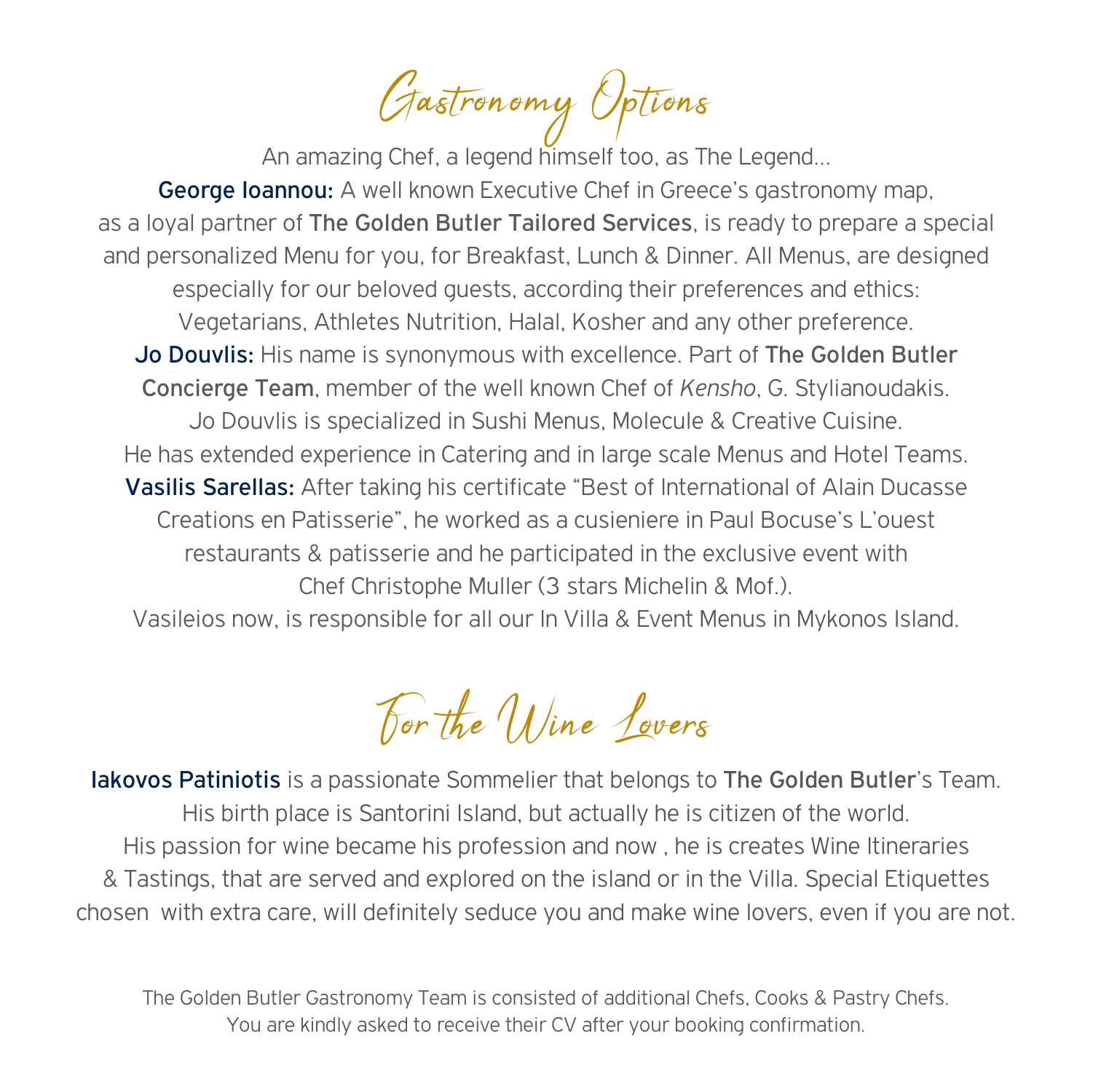Butler Services

International Butler Academy & Guilds' of London are considered to be the top Butlers Academies Globally. You will receive a full CV of the candidate, according the specialization you need, the period of time and the Nationality.

Greek Butlers are available, but with early bookings.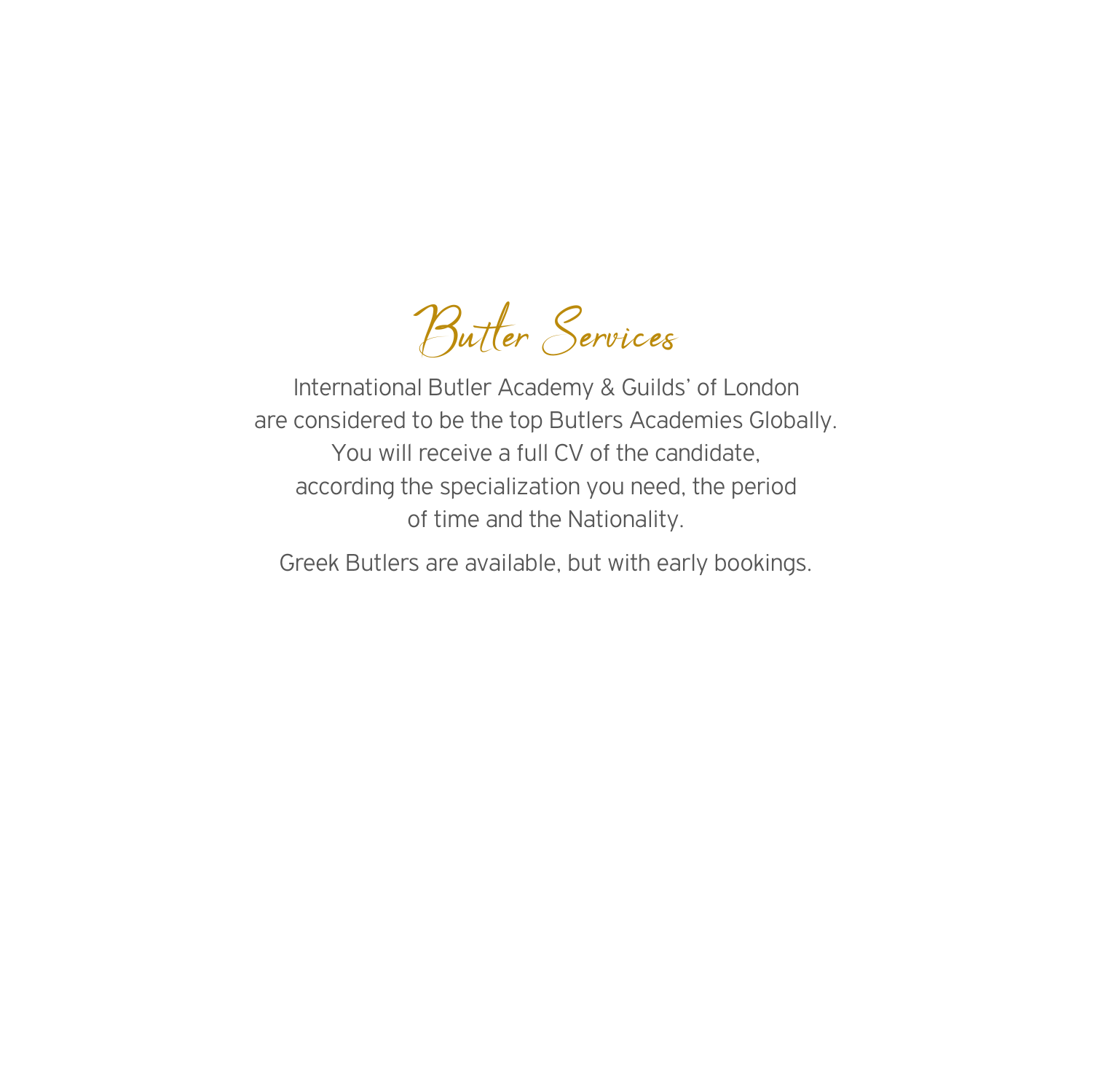Yoga Experts

Many specializations and plenty of Yoga Trainers, once again dedicated members of The Golden Butler's Team. Kundalini experts, Vinyasa, Somatic Awareness and Infants' Yoga, are only some of the kinds of Yoga offered in this marvelous Terrace. Wake up and feel your Body, while watching this amazing view!

Personal Trainers

When its for a Villa or Yacht training session, don't worry, they will be there with all the equipment! Flexible in their route, they will be accurate to their training, as per person's needs, skills and body function.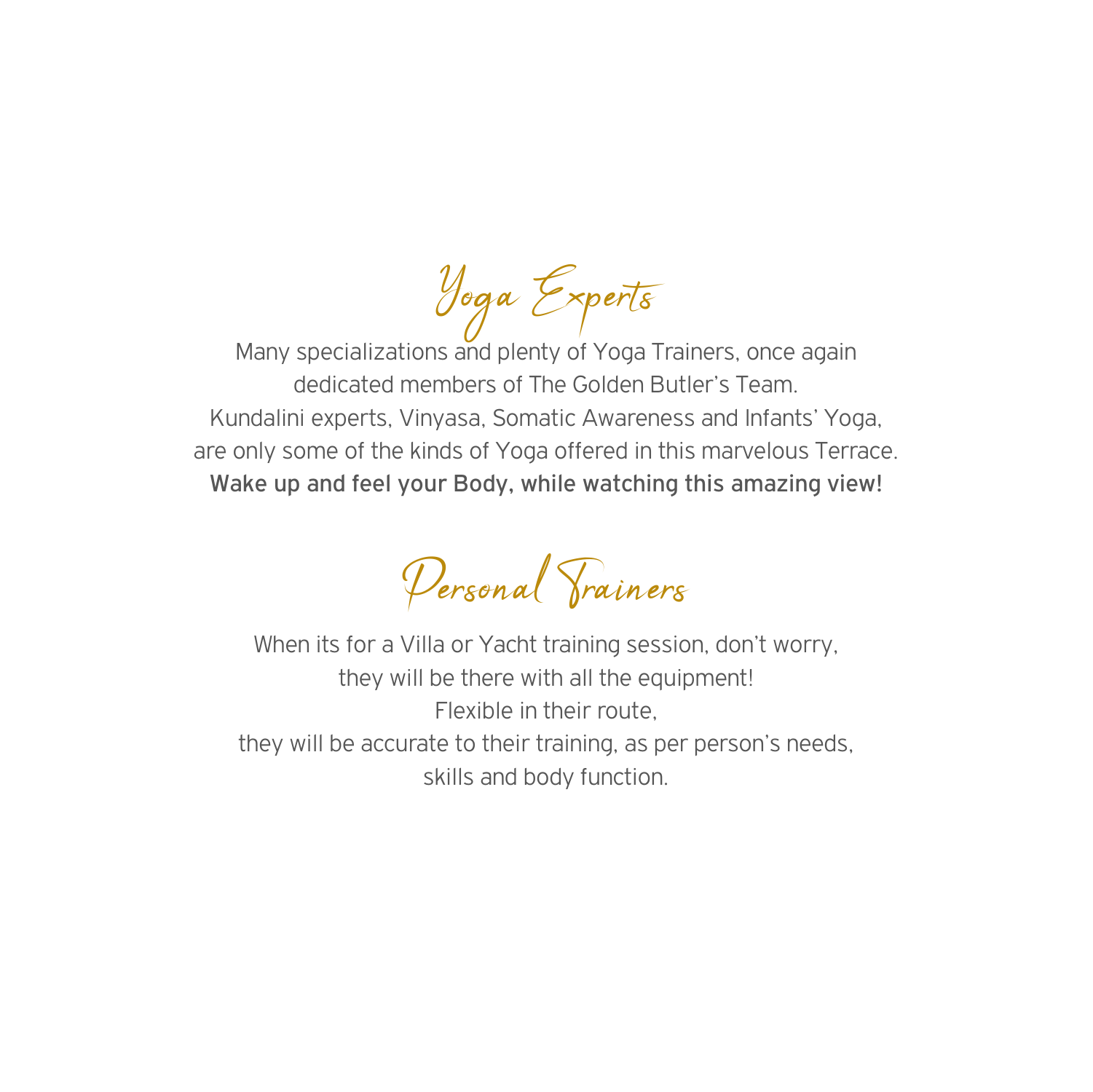Massage Retreats

For couples and individuals it's a magnificent way to start or end your day. This terrace is considered to be the most ideal spot for massage therapy – the one that you are going to choose from our long long LONG catalogue…!

## SOME OF OUR LUXURY RETREATS

Aromatherapy Reflexology Thai Stick Sports Massage Sun & Fire Traditional Thai Massage Lomi Lomi Hot Stone Gua Sha Deep Tissue Shiatsu Swedish Prenatal Reiki Face Treatments Invasive Treatments for Face & Body Body Treatments Waxing Treatments Solarium and Spray Tan Special Bridal Special Groom Teen's Beaute Mens Beaute 50's + Treatments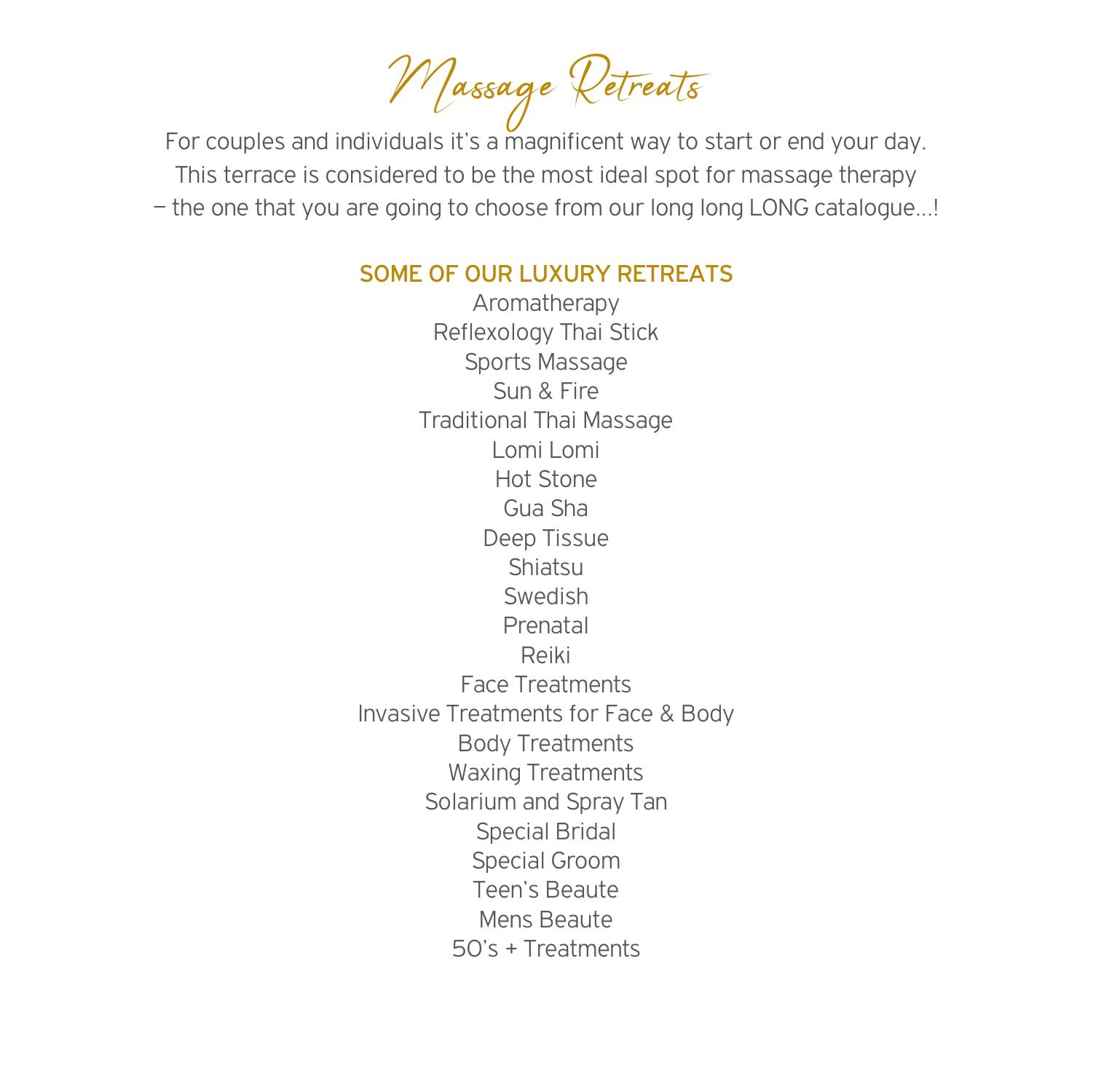Hairstylists & Haute Coiffure

One of the most famous "Head Artists" in Greece! His clients, singers, actors, models, are the basic statements of his work.

## Kyriakos Katsigarakis

30 years experience International Cooperation: Vital Sassoon, London - Tony & Guy, London - Andrew Jose, Prague - Tyler Johnston, Milan, Hamburg, Athens, Barcelona, Düsseldorf - Eurovision 2011 - Salon Owner in Athens - Official Hair Educator by title from National University of Athens - Head instructor of Point Enorasis system) & associates with 10 years minimum experience each

Beauty Curators

For the night out, for the daily routine, for an event or Wedding, our Hair Stylists and Make Up artists will take care your image and your profile. You can visit their Studios' or they will be in your place with all equipment and team.

*Hoctors* 

24 hrs availability.

Our local and not only doctors, are available for a Villa & Yacht visit for any health and Beauty issue. Each specialty ready on-the-go, in the case of emergency or after a pre-request beauty retreat.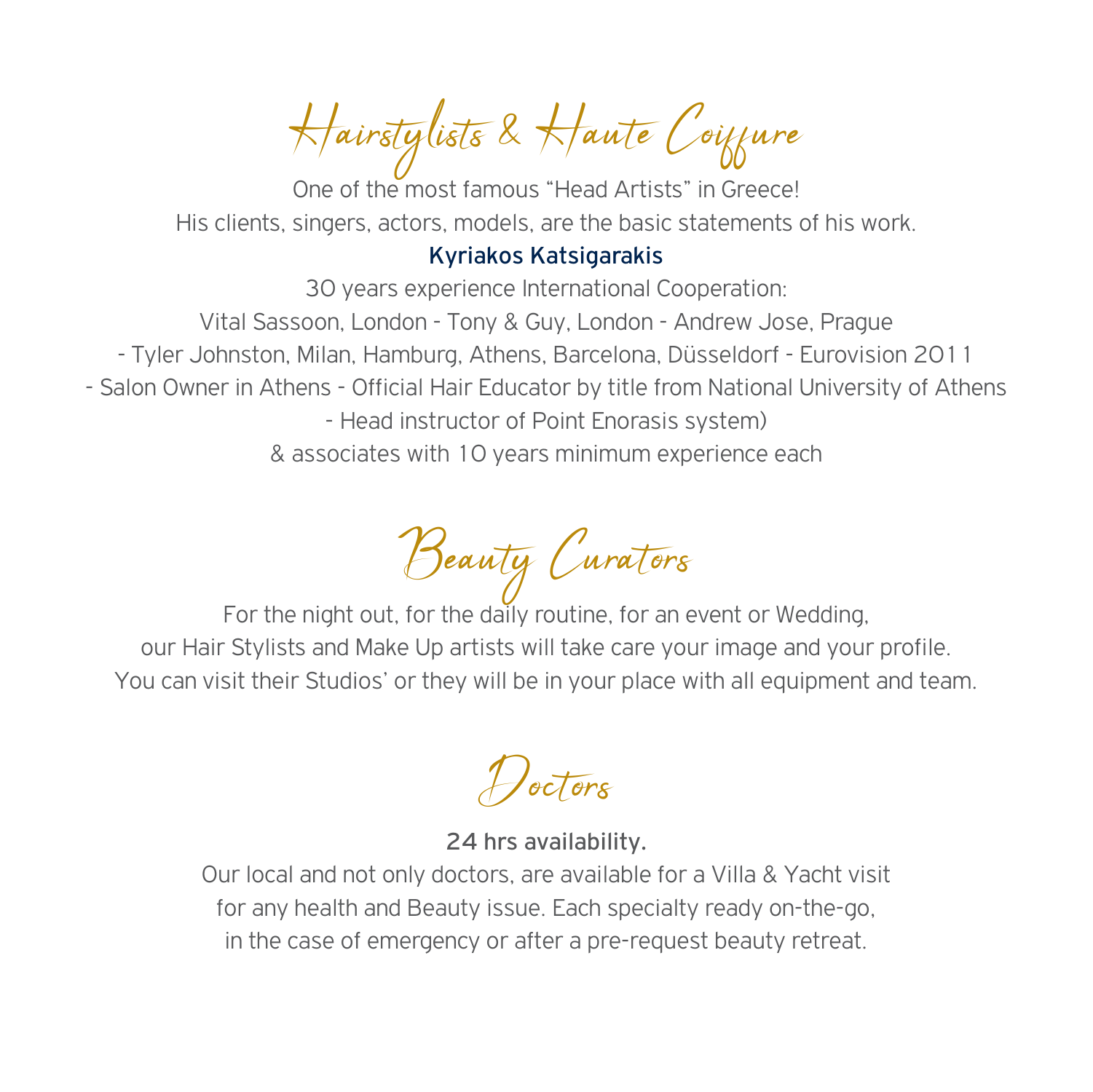Private Dinning & Art Show

Our luxurious Villas, private spaces and Yachts, are considered to be ideal for a private Art Show & Private Dinning event. Pieces of Art made from well known Greek painters or sculptors can decorate the private space / Villa for a private show, an exhibition, a gala or a private auction.

Our Curators specialized in History of Art, estimation, conservation and curation of exhibitions in Galleries and Museums all around the world will curate and take care every detail for this special event.

Either you must make a very important business deal, either you want to impress the people of your interest, out team will set up the Villa with Pieces of Art, will issue Tailored Catalogues and will take care for all the details that will make the difference.

## HOW IT WORKS

If you are an art lover, we propose the artists and you choose. We take care of their safe transportation, positioning, exhibiting into the space of your choice pricing. If it's a Private Dinning, is provided the same option as above.

Auctions

Catalogues, Curateurs, Conservateurs, legal & attorney paperwork.

There's always the private Gallery option.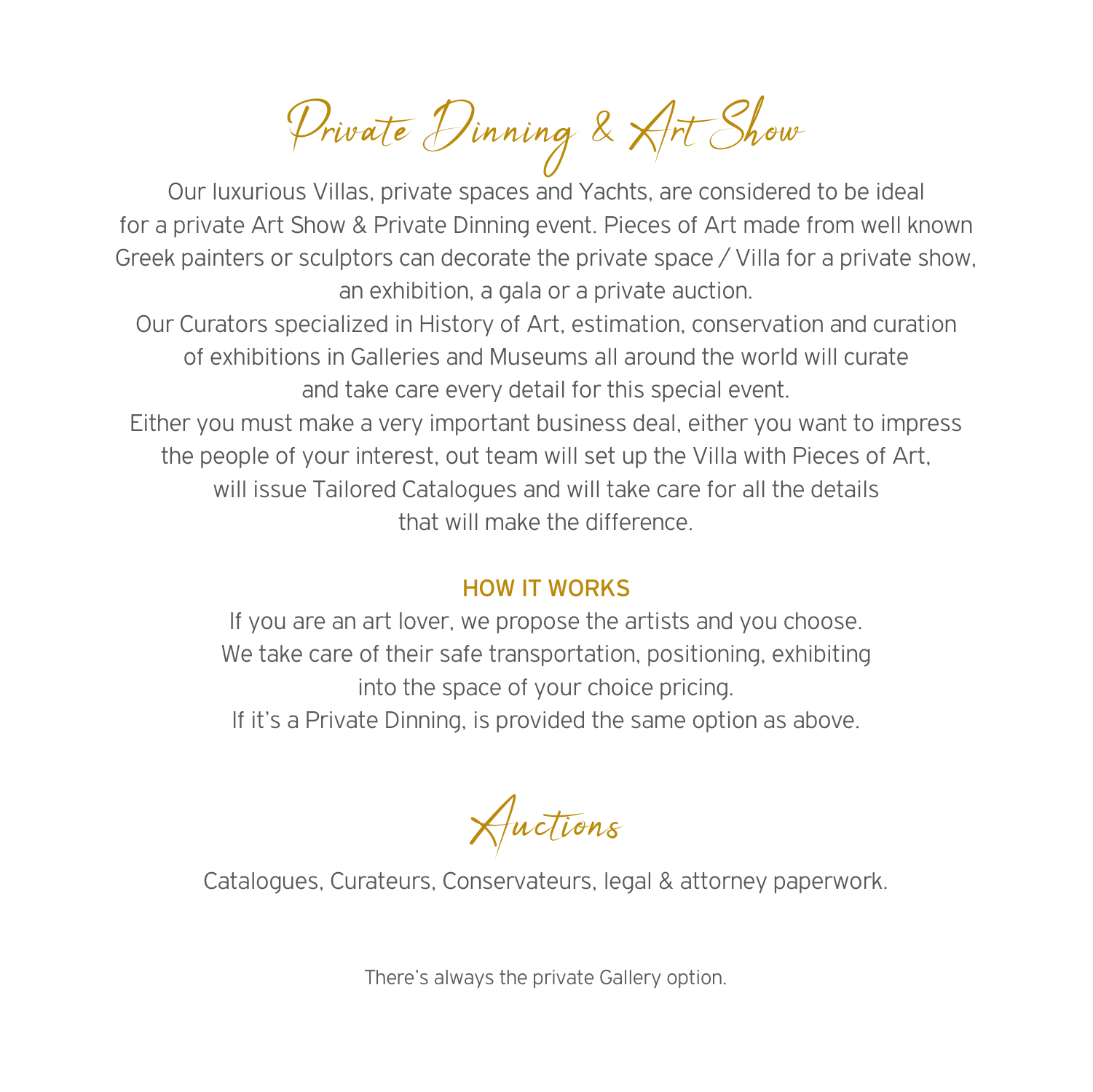Private *Yours* 

Always thematic and always experiential! It's not only the destination, but the journey itself! Private luxury mini vans with professional drivers, local experts and archaeologists as guides will escort your beautiful group of friends to their itinerary : A Wine Tasting and Gastronomy Tour, a cultural city tour or an archaeological one, castles and secret paths, underwater treasures and little villages – hidden gems, are the main points of our tour-concept. Ask, per island our Private Thematic Tours!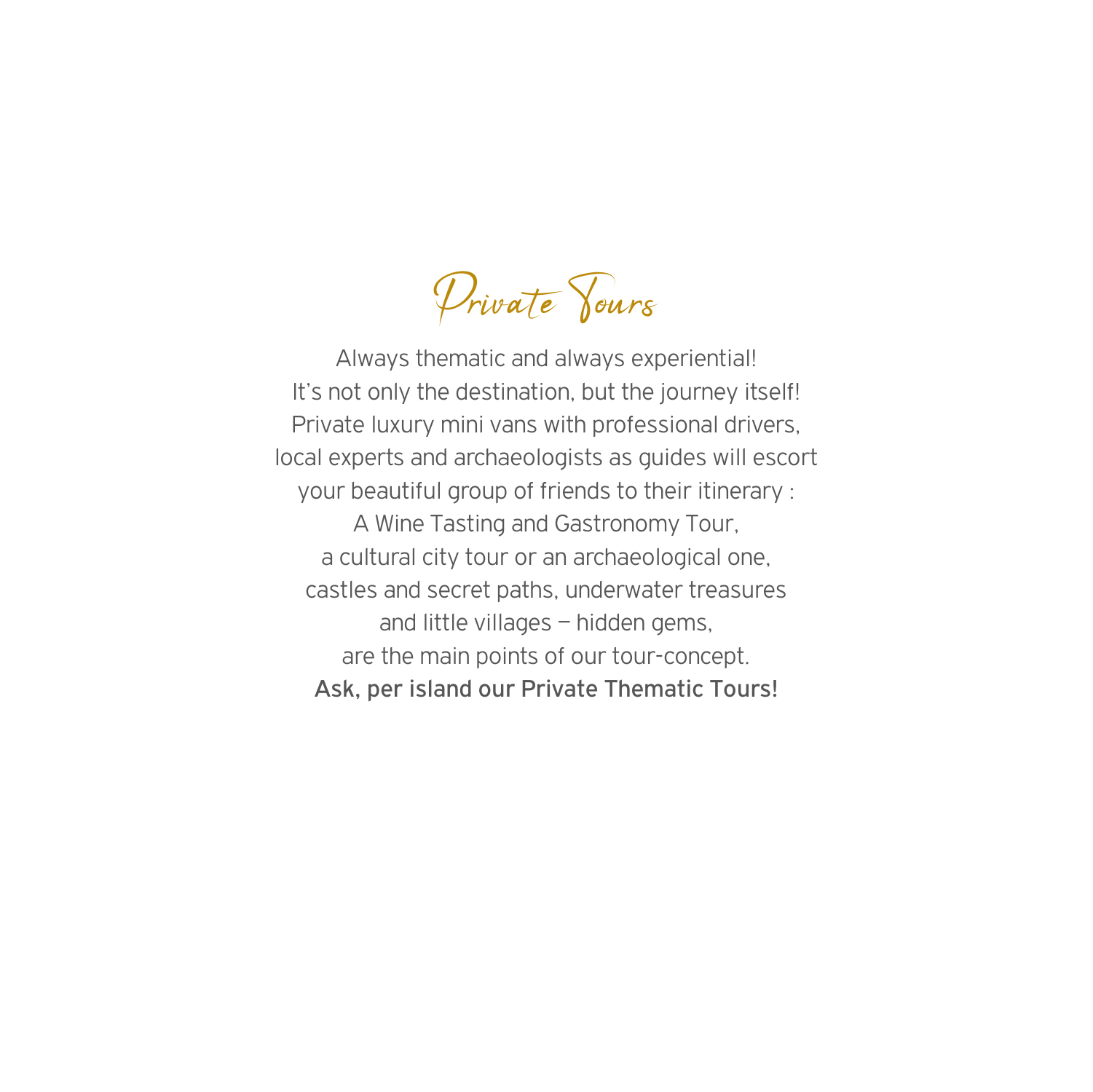Yacht Itinerary

Private, differentiated and personally designed from our Captain. What's the island of your preference? Mykonos? Paros? Tinos? You will disembark early in the morning from the close port and then you will come back to your Villa from the Yacht, with our luxury Mini Vans.

Or, you can choose an overnight to our amazing Motor Yacht or two nights stay!

Do you want to discover all hidden beaches, non accessible shores by car and organize a BBQ on the beach by the water? Be our guests and ask for our Yacht itineraries! On board Chef, Sommelier and Private Guidance are the easiest for us to serve, demands!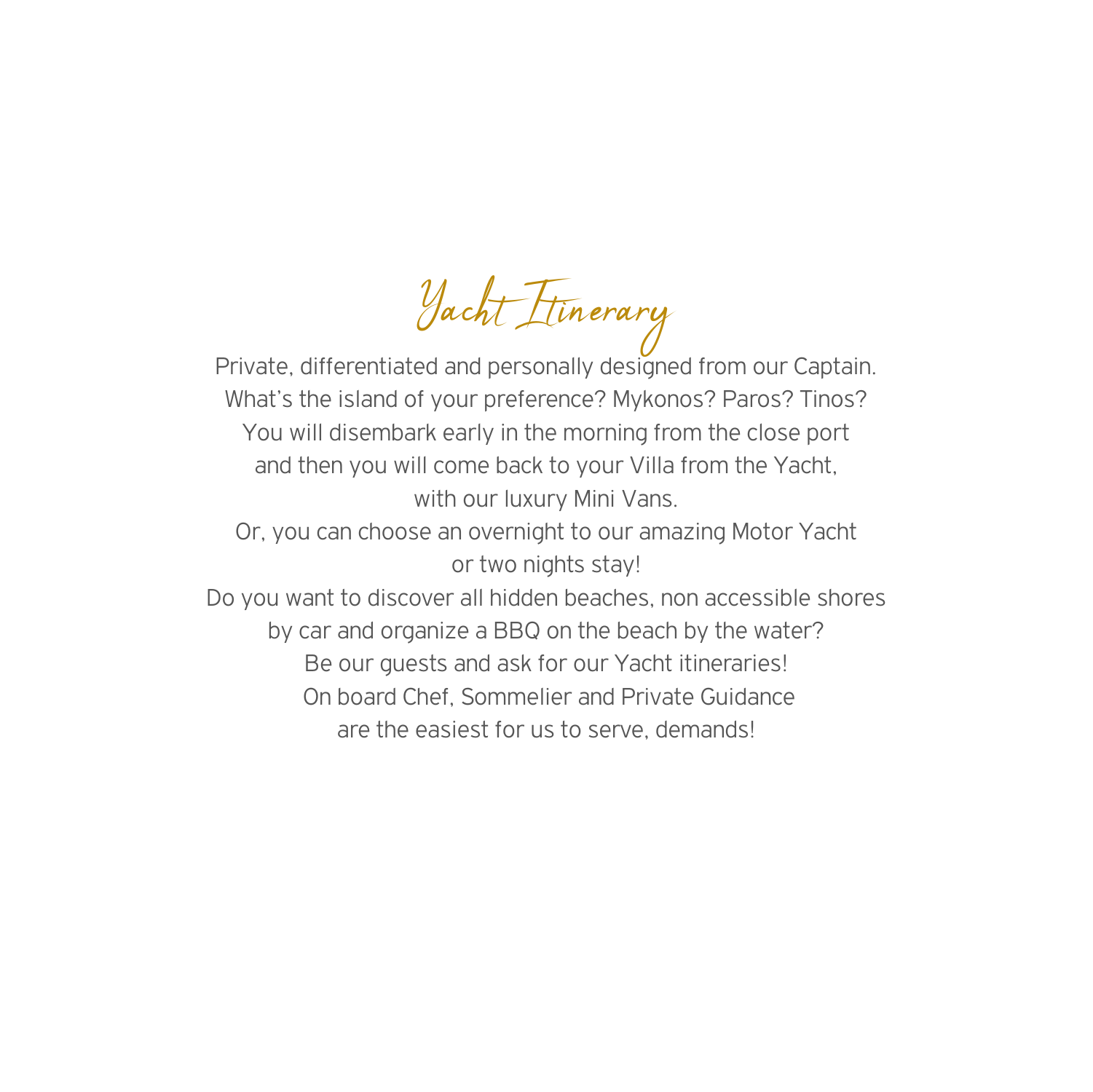Helicopter

Of course a Private Chartering is always suitable for any occasion: For a luxury transfer, for a business trip, a close relocation or even a tour over the insular area of Aegean or Ionian Sea. Our fleet is available 24 hrs /365.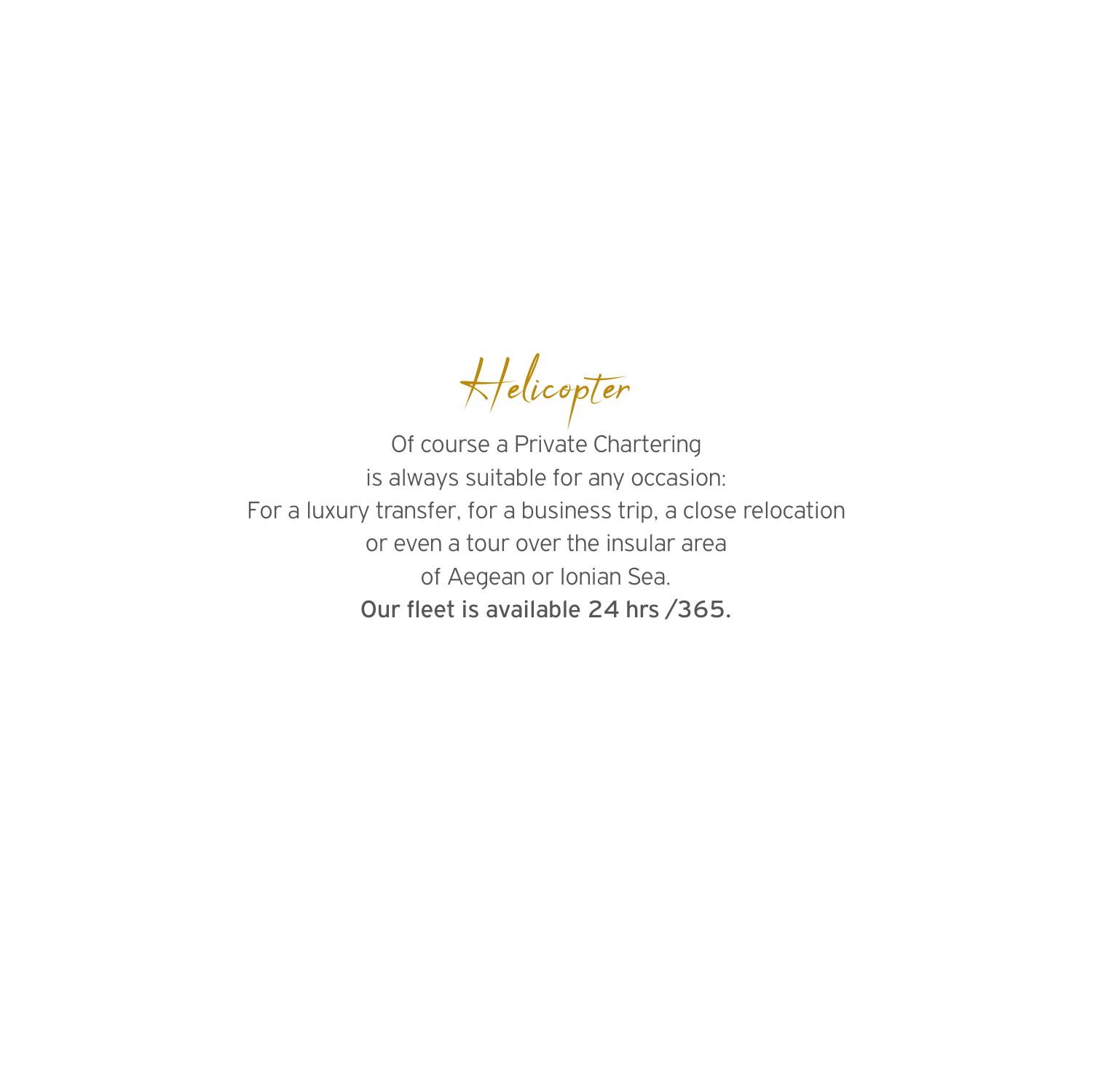Luxury Toys When a gift is given during the Travel Tale. immediately it gains of importance and emotional value. To make a gift , it means something: An announcement or a care for the person that receives the gift. A jewel, some flowers or an outfit, are gifts easy to care with our Shopping & Gift Assistance. Shopping is the most precious activity for all people, especially when they are in their vacations! It's a way to have fun and of course it's a passion, a way to break through! Purchase cigars, perfumes, even truffle or caviar. Our options will spoil you!

Parties, Events, Weddings

If it's not to party, what else should we do? Some facts in life are only about to be celebrated, to be remembered and to be enjoyed deeply. They are a state about a transition we are about to make to another phase of our life. Maybe it's a statement of a decision that's been made or a celebration of something that may occurred. Or it's just a party!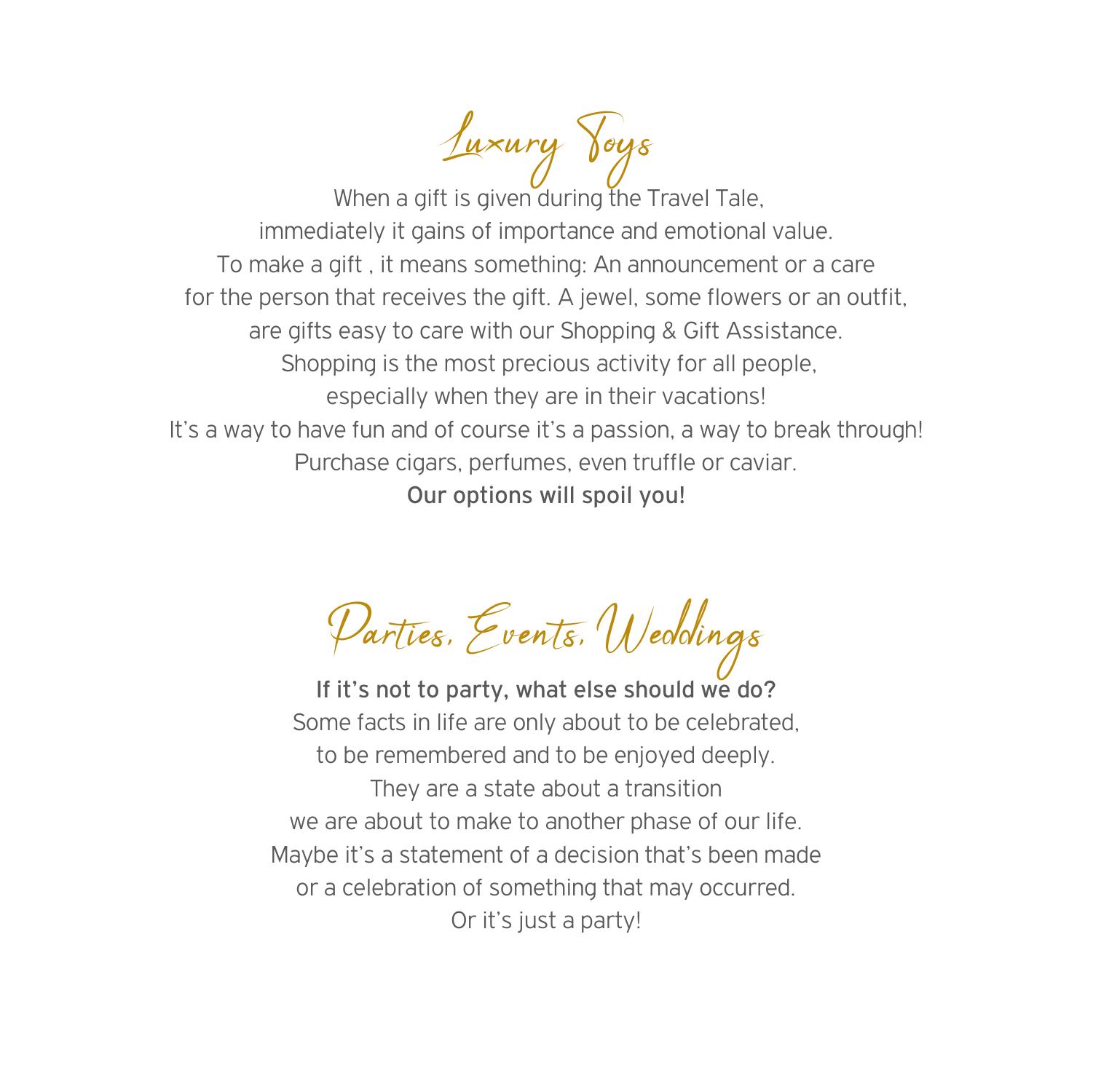Ingredients for a Successfull Event

The Golden Butler's Event Designers **Decorators** DJ'S Bartenders/ Mixologists Chef/ Team Service / Catering: Menu Flowers & Bouquets Invitations Alcohol / Spirits / Beverages Special Design for Dance Floor (floated or stable) **Lighting** Echo / Sound System / Sound Equipment Guards / Bodyguards / Safety stuff Photographers / Camera men Special Effects / Dancers / Fireworks And anything else you wish!

Fashion Shows / Photoshootings / Filming

Yes we do.

We do have Villas for special shows like the above and we can support the entire team of the project, with our hospitality, transfer vehicles, caterings and tailored tours!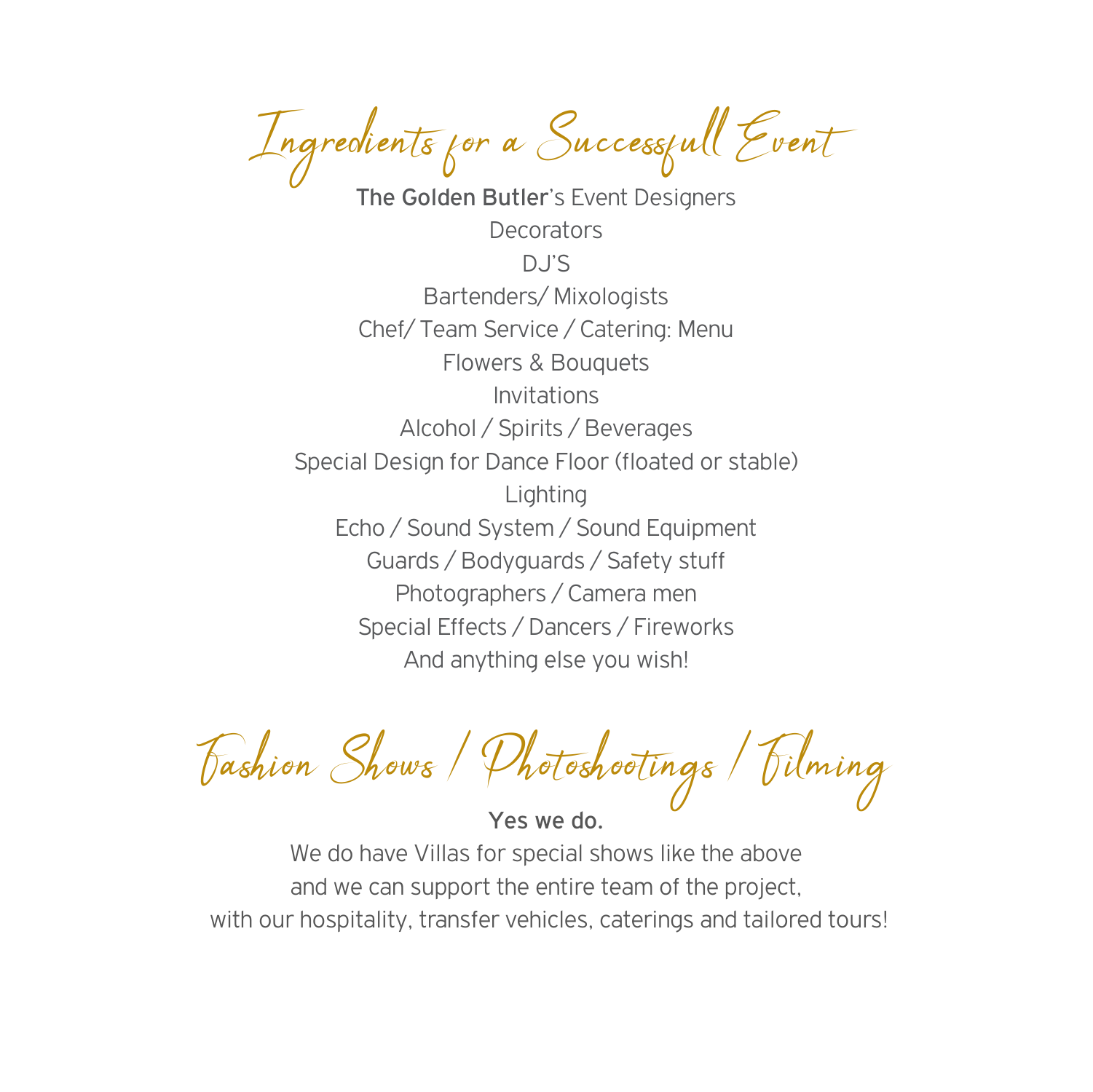Security Protection

The Greek Special Forces & Army give the only solution to your safety. Static Services, Villa 24hrs/12hrs guard, Personal Guarding in Van and escorting are options for a safe travel.

Nannies

Infant care, Part time or full time nannies, back up & event nannies, with bachelors, experience and CPR & First Aid certificate are available 24hrs.